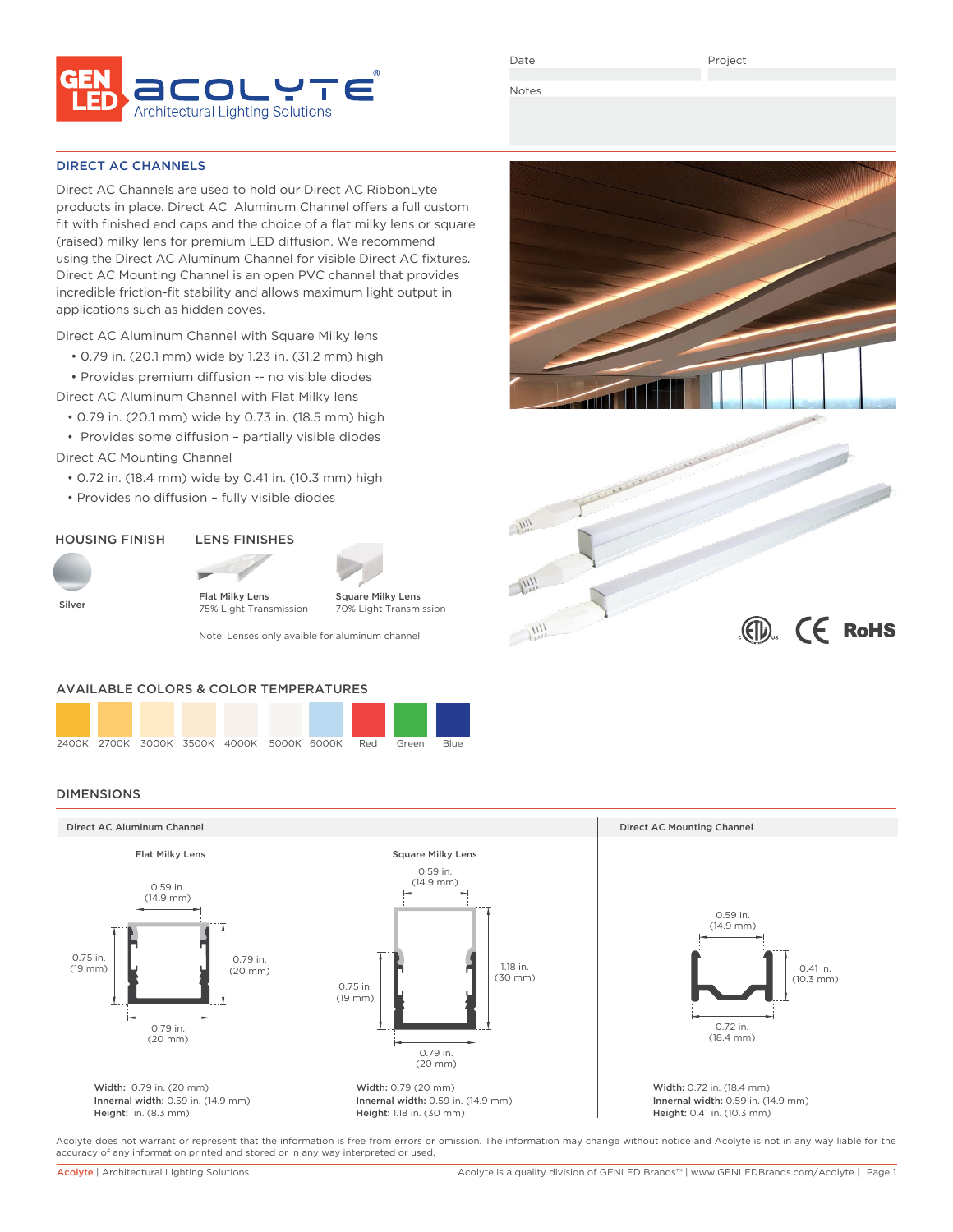

# SPECIFICATIONS

| Beam Angle                   | 120°                                                                                                                                                                                                                                                                                                                                                                                                     |  |  |  |  |  |
|------------------------------|----------------------------------------------------------------------------------------------------------------------------------------------------------------------------------------------------------------------------------------------------------------------------------------------------------------------------------------------------------------------------------------------------------|--|--|--|--|--|
| Lens Type                    | Flat Milky Lens, Square Milky Lens (aluminum channel only)                                                                                                                                                                                                                                                                                                                                               |  |  |  |  |  |
| Length                       | Channel is sold by the foot and cut to your exact desired length. Required amount of mounting clips included.                                                                                                                                                                                                                                                                                            |  |  |  |  |  |
| <b>Operating Voltage</b>     | <b>120 VAC</b>                                                                                                                                                                                                                                                                                                                                                                                           |  |  |  |  |  |
| Dimming                      | Dimmable with Lutron Phase-Adaptive Power Module PHPM                                                                                                                                                                                                                                                                                                                                                    |  |  |  |  |  |
| <b>Operating Temperature</b> | $-4^{\circ}$ F - 113° F (-20° C - 45° C)                                                                                                                                                                                                                                                                                                                                                                 |  |  |  |  |  |
| Colors                       | 2400K, 2700K, 3000K, 3500K, 4000K, 5000K, 6000K, Red, Green, Blue                                                                                                                                                                                                                                                                                                                                        |  |  |  |  |  |
| CRI                          | 90+ CRI (Static white only)                                                                                                                                                                                                                                                                                                                                                                              |  |  |  |  |  |
| Lamp Life                    | L70 at 50,000 Hours                                                                                                                                                                                                                                                                                                                                                                                      |  |  |  |  |  |
| MacAdam Ellipses (SDCM)      | 2-Step Binning (For Static White LEDs only)                                                                                                                                                                                                                                                                                                                                                              |  |  |  |  |  |
| Certifications               | ETL Listed: UL 2108 Issued: 2004/02/27 Ed: 1 Rev: 2014/02/24 Low Voltage Lighting Systems<br>CSA C22.2#9.0 Issued: 1996/06/01 Ed: 1 (R2011) General Requirements for Luminaries;<br>with Gen. Inst. 1: 1997, Gen Inst. 2: 1998. ROHS compliant UL 2108 - Low Voltage Lighting Systems<br>UL 8750 - Light Emitting Diode (LED) Equipment for Use in Lighting Products UL 1598 / CSA 250.0-08 - Luminaires |  |  |  |  |  |

### AVAILABLE CONTROLLERS

| LUTRON DIVA 3-WIRE DIMMER                                                                                                                  | LUTRON NOVA T 3-WIRE DIMMER                                                   | LUTRON MAESTRO 3-WIRE DIMMER                                                                                                             |
|--------------------------------------------------------------------------------------------------------------------------------------------|-------------------------------------------------------------------------------|------------------------------------------------------------------------------------------------------------------------------------------|
|                                                                                                                                            |                                                                               |                                                                                                                                          |
| Part No.: RBACDIMDIVA                                                                                                                      | Part No.: RBACDIMNOVAT                                                        | Part No.: RBACDMIMMAES                                                                                                                   |
| Width: 2.94 In (75 Mm)<br>Length: 4.69 In (120 Mm)<br>Depth: 0.30 In (7.6 Mm)                                                              | Width: 2.75 in (70 mm)<br>Length: 4.56 in (116 mm)<br>Depth: 0.30 in (7.6 mm) | Width: 2.94 in (75 mm)<br>Length: 4.69 in (120 mm)<br>Depth: 0.30 in (7.6 mm)                                                            |
| • Use with Lutron Phase - Adaptive Power Module<br>• Large paddle switch with a captive linear-slide dimmer<br>• Available in white finish | • Slide adjusts brightness and On/Off control<br>• Available in white finish  | • Use with Lutron Phase Adaptive Power Module<br>• Large paddle switch with a captive linear-slide dimmer<br>• Available in white finish |
| * Requires Lutron Adaptive Power Module<br>(Shown Below)                                                                                   | * Requires Lutron Adaptive Power Module<br>(Shown Below)                      | * Requires Lutron Adaptive Power Module<br>(Shown Below)                                                                                 |

### LUTRON ADAPTIVE POWER MODULE



Part No.: RBACPHPM1203W

Width: 6.30 In (160 Mm) Length: 5.10 In (130 Mm) Depth: 2.60 In (62 Mm)

• Use for 3-wire fluorescent dimmers • Load current capacity up to 16A

• Available in White finish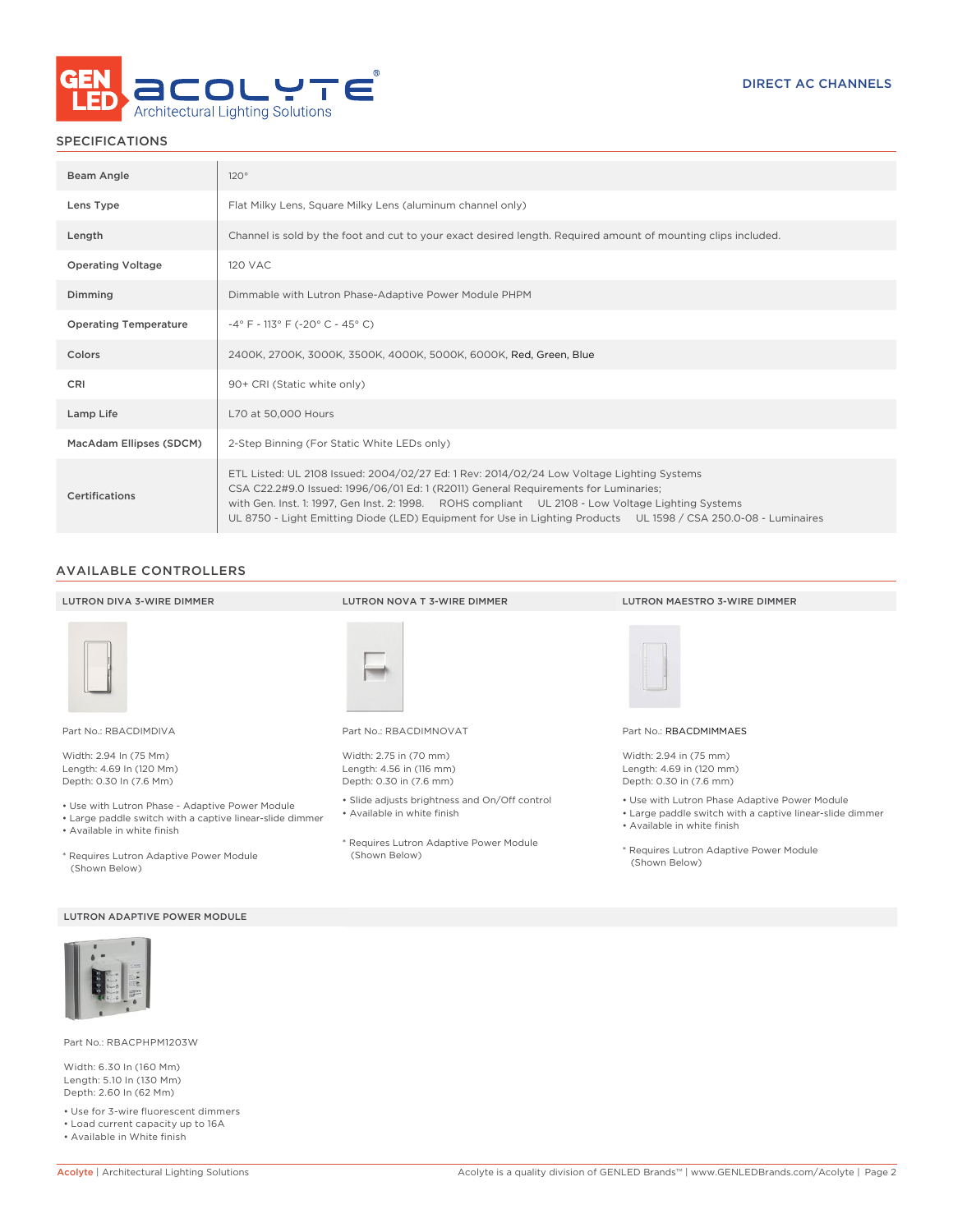

ORDERING GUIDE



CHDACSVM - Direct AC Aluminum Channel with Flat Milky Lens CHDACSVSM - Direct AC Aluminum Channel with Square Milky Lens CHDACPSWSC - Direct AC Mounting Channel

# **STEP 2 Complete RibbonLyte Part Number**

| Category                                                                                             | <b>CRI</b>                 | Ribbon Type & IP Rating              | Wattage + Color    |                    |                   |
|------------------------------------------------------------------------------------------------------|----------------------------|--------------------------------------|--------------------|--------------------|-------------------|
| <b>RB</b>                                                                                            |                            | AC12065                              |                    |                    |                   |
| <b>RB</b> - RibbonLyte                                                                               | 90 - 90+ CRI Static White  | <b>AC12065 - Direct AC 120V IP65</b> | $4.024 - 4.02400K$ | $4.040 - 4.04000K$ | $2.5R - 2.5$ Red  |
|                                                                                                      | <b>Q</b> - O Static Colors |                                      | $4.027 - 4.02700K$ | $4.050 - 4.05000K$ | 2.5G - 2.5 Green  |
|                                                                                                      |                            |                                      | $4.030 - 4.03000K$ | $4.060 - 4.06000K$ | $2.5B - 2.5$ Blue |
| <b>NOTE:</b> To ensure waterproofing standards are met, IP65 RibbonLyte can NOT be cut in the field. |                            |                                      | $4.035 - 4.03500K$ |                    |                   |

**STEP 3 Complete Assembly Option & Length**

ASSEMBLY OPTION LENGTH (Standard factory assembled length up to 78 in. / 2 m)

FI - Field Assembly

FA - Factory Assembly

### RIBBONLYTE SPECIFICATIONS & COMPATIBILITY

| Available<br>Wattages                                                           | Cuttable<br>Length            | <b>LED</b><br>Pitch          | Color<br>Temp. | Im/w<br>Without Lens /<br><b>Mounting Channel</b> | with Flat Milky Lens | Delivered Lumens (lm/ft / lm/m)<br>with Square Lens | Max<br>Length | IP <sub>65</sub> |
|---------------------------------------------------------------------------------|-------------------------------|------------------------------|----------------|---------------------------------------------------|----------------------|-----------------------------------------------------|---------------|------------------|
| <b>Static White</b><br>4 in.<br>Direct AC<br>$(101.6 \text{ mm})$<br>RibbonLyte |                               |                              | 2400K          | 265                                               | 186/609              | 186/609                                             |               |                  |
|                                                                                 |                               |                              | 2700K          | 275                                               | 192 / 630            | 192 / 630                                           |               |                  |
|                                                                                 |                               |                              | 3000K          | 291                                               | 204/669              | 204/669                                             |               |                  |
|                                                                                 |                               | 18 LEDs/ft<br>$(60$ LEDs/m)  | 3500K          | 311                                               | 218 / 714            | 218 / 714                                           | 164 ft (50 m) | $\checkmark$     |
|                                                                                 |                               |                              | 4000K          | 308                                               | 216 / 708            | 216 / 708                                           |               |                  |
|                                                                                 |                               |                              | 5000K          | 307                                               | 215 / 705            | 215 / 705                                           |               |                  |
|                                                                                 |                               |                              | 6000K          | 314                                               | 220 / 721            | 220/721                                             |               |                  |
| <b>Static Color</b><br>Direct AC<br>RibbonLyte                                  | 4 in.<br>$(101.6 \text{ mm})$ | 44 LEDs/ft<br>$(144$ LEDs/m) | Red            | 20                                                | 14/46                | 14/46                                               |               |                  |
|                                                                                 |                               |                              | Green          | 77                                                | 54 / 177             | 54 / 177                                            | 164 ft (50 m) | $\checkmark$     |
|                                                                                 |                               |                              | Blue           | 21                                                | 15/48                | 15/48                                               |               |                  |

# DIODE VISIBILITY CHART (Data below applies to installations with aluminum channel with Flat Milky Lens)

|                                                 | No Visible Diode = $N$        |                                                   | With Visible Diode = Y        |  |
|-------------------------------------------------|-------------------------------|---------------------------------------------------|-------------------------------|--|
| Direct AC Aluminum Channel with Flat Milky Lens |                               | Direct AC Aluminum Channel with Square Milky Lens |                               |  |
| <b>Static White Direct AC</b>                   | <b>Static Color Direct AC</b> | <b>Static White Direct AC</b>                     | <b>Static Color Direct AC</b> |  |
|                                                 | v                             | N                                                 | N                             |  |